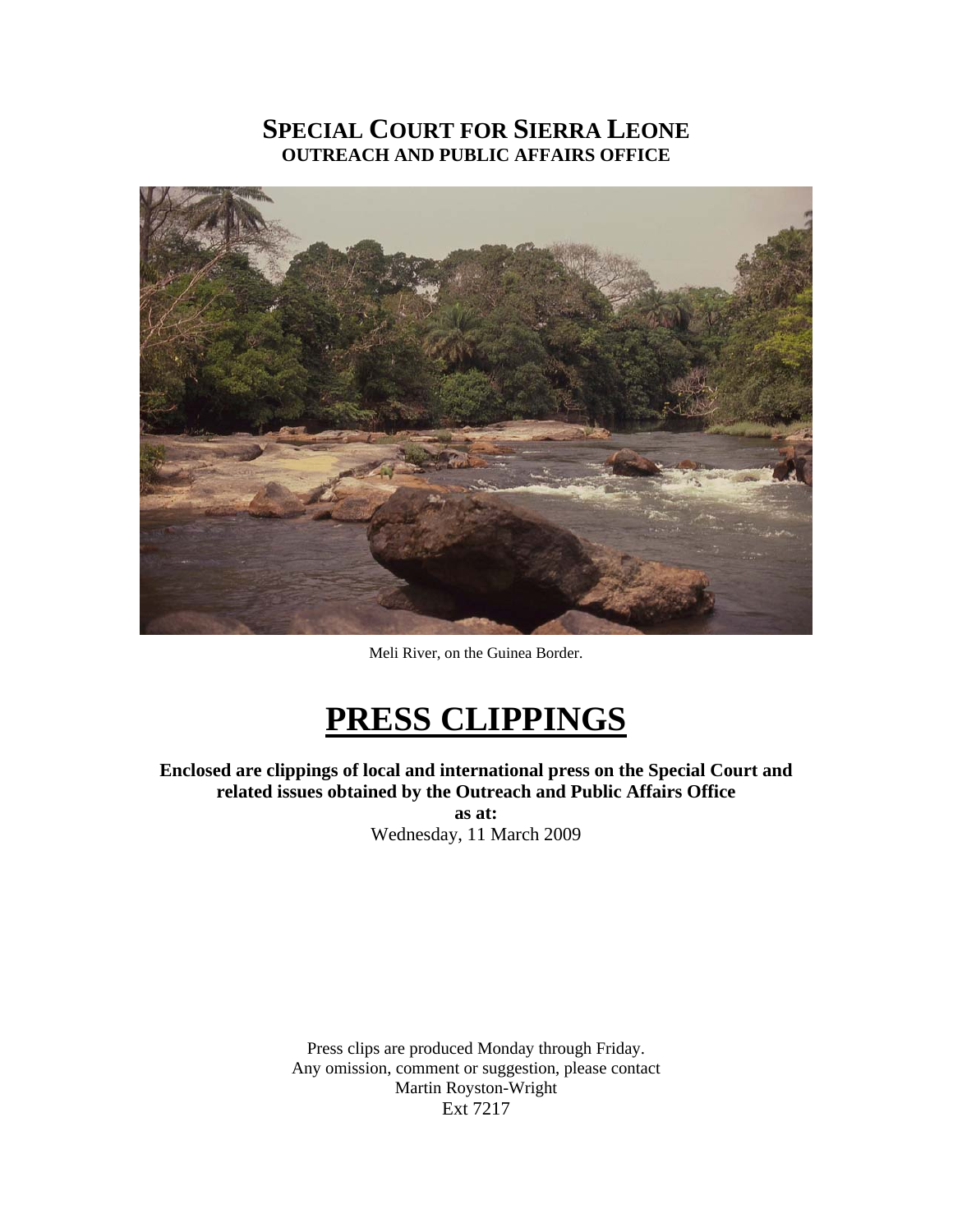| ۰,<br>S |
|---------|
|         |

| Page 3                    |  |  |
|---------------------------|--|--|
| Page 4                    |  |  |
| Page 5                    |  |  |
| <b>International News</b> |  |  |
| Pages 6-7                 |  |  |
| Pages 8-9                 |  |  |
| Pages 10-11               |  |  |
|                           |  |  |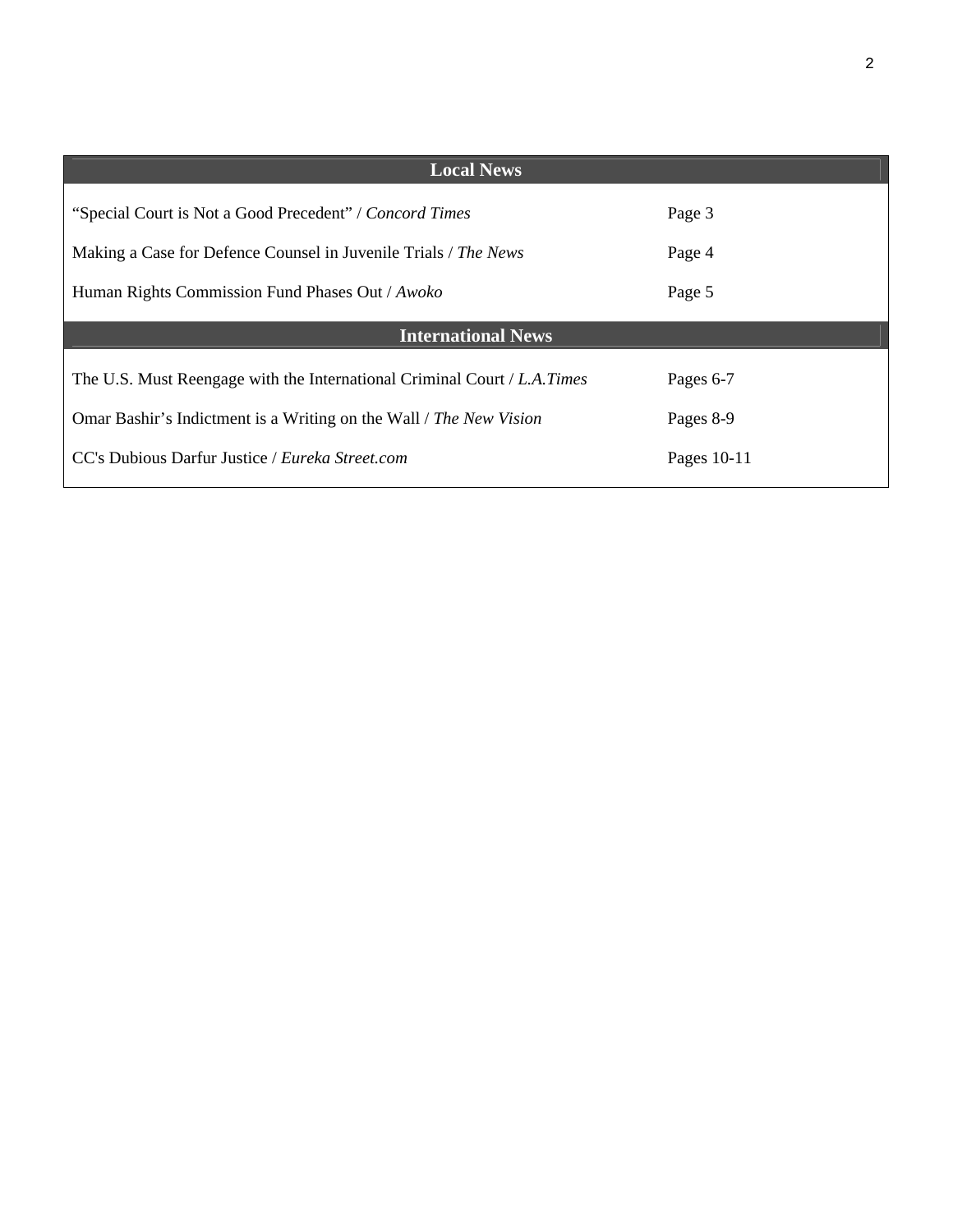special

### Concord Times

March 6/ 2009

The Special Court for Sierra Leone<br>completed its last trial on 25 February, convicting the three most senior leaders of the reviled Revolutionary United Front (RUF) of a series of war crimes and crimes against humanity<br>between 1991 and 2002. They will be sentenced this month. International observers were keen to emphasise that justice had been done in Sierra Leone which is still recovering at snail's pace from its civil war. They say the verdicts - guilty on 16 of 18 counts in the cases of interim leader Issa Hassan Sesay and Commander Morris Kallon (aka Bilai Karim), and guilty on 14 of 18 counts in the case of security chief Augustine Gbao - are vital to the civil war's victims and to the establishment of humanitarian

In the brutal conflict more than 50,000 people were killed, thousands had limbs amputated by machetes, and child soldiers armed with Kalashnikovs terrorised their own families. It is estimated that one in three women in Sierra Leone have been raped. Since the Court began<br>business in 2004, three members of the Armed Forces Revolutionary Council (AFRC) junta that took power in 1997 have been convicted and sen-<br>tenced - Alex Tamba Brima (50 years). Ibrahim Bazzy Kamara and Santigie Borbor Kanu (45 years<br>each). Two members of the Civil Defence Forces (CDF), which mostly made up of Kamajors (traditional<br>hunters) fighting against the RUF rebel attackers and - Moinina<br>Fofana and Allieu Kondewa - were sentenced to 15 and 20 years. The trial<br>of the RUF's main sponsor, Liberian ex-President Charles Ghankay Tay-Les result to charles of the Hague for<br>security reasons and is expected to end in 2010.

Supporters claim that hefty penalties will deter others around the world<br>from such heinous acts. They say also that the Court has helped to bring lasting stability to Sierra Leone through outreach programmes which explain<br>its work and how it has brought the killers and thugs to justice. Civic activists give talks to local people about the Court and how evidence is gathered, and the Court proceedings are

d. The Court was a new depay ture for international justice: a 'hy-<br>brid court', based in Sierra Leone, backed by the United Nations and run according to international humanitarian law.

Sierra Leonean ex-President Ahmed Tejan Kabbah invited the UN to set it up, with judges drawn from Sierra Leone and other jurisdictions (AC Vol 47 No 8). The funds come from voluntary contributions by gov-<br>ernments and run to hundreds of millions of dollars.Recommendations by a separate Truth and Reconciliation Commission may begin to bear fruit, very belatedly, when reparations for 100,000 victims of the war start being handed out this year. The initia-<br>tive is largely supported by the new UN Peacebuilding Fund and carried out by the country's new Human Rights Commission, headed by the dedicated Jamesina King. The Court as helped to establish a truer history of the war. Too many popular accounts<br>identified the RUF as the war's only real villain, overlooking the role of the AFRC, a rabble of soldiers and young men who emerged from a low-rank-<br>ing army coup in 1996. Yet the Court determined that it was the AFRC who led the invasion of Freetown on G January 1999, when some 6,000 people died. The Court decided that the RUF was

not responsible for that invasion and its atrocities. The Court also said that the RUF was not responsible for crimes committed in three districts in Freetown's Western Area, It explained that the war's horrors involved the AFRC and army dissidents as well as<br>the RUF. It also defined five new violations of international humanitarian law: forced marriage, sexual slavery, enlisting child soldiers under 15, attacks on peacekeepers and acts of terrorism against civilians. The proceedings have lasted much longer than anticipated and cost a great deal more The budget runs to US\$68.4 million/ for 2008-10, with nine judges paid a combined \$2.1mn, this year. Critics say the wrong people stood trial. It was not the judges' fault that four of the most important indictees have died: the RUF's top two leaders, founder Foday Sankoh and Sam'Mosquito' Bockarie; AFRC leader Johnny<br>Paul Koroma; and CDF leader Chief



Some kind of justice has been done but the Special Court has not set a good precedent for international justice.<br>Samuel Hinga Norman. tried people only for crimes commit-

However, the judges were responsible for selecting the 13 people (nine of whom survived) who were indicted. In a hectic war, fought by men who switched sides as opportunity offered, the idea of holding 13 'most responsible' is itself a rewriting of history.<br>As early as the end of 1993, the RUF was divided into two regions with little communication between them. More than 70,000 fighters were demobilised when the war ended in 2002.

Tens of thousands of atrocities were committed. To punish 13 people for all this was a tricky proposition. Human rights movement Amnesty International and other groups want hundreds more investigated. Critics also say that some of the most brutal leaders escaped the Court's jurisdiction by a se-<br>ries of bargains. Mid-ranking fighters were recruited as key prosecution witnesses despite their own perhaps more heinous acts. Issa Sesay, the most se-<br>nior convicted RUF leader, was said by the defence to have always tried to limit attacks on civilians and could well have served as a witness against Sankoh and Bockarie

The critics say some witn offered amnesty, money and relocation<br>in exchange for dubious testimony about events for which they were themselves responsible. The Court

Sierra Leonean ex-President Ahmed Tejan Kabbah invited the UN to set it up, with judges drawn from Sierra Leone and other jurisdictions (AC Vol 47 No 8). The funds come from voluntary contributions by governments and run to hundreds of millions of dollars. Recommendations by a separate Truth and Reconciliation Commission may begin to bear fruit, very belatedly, when reparations for 100,000 victims of the war start being handed out this year

ted after 30 November 1996, thus letting thousands of perpetrators off the hook. Setting up the Court did Kabbah a favour, since it was most unlikely to indict its founder. Yet his Defence Minister. Norman, with whom he vorked closely, was indicted, making him look like a fall guy. President<br>Ernest Bai Koroma has not made the Special Court part of his strategy to secure stability in his country.

There has been much concern about court procedures and approaches that seemed to disadvantage the defence team. The prosecution flew round the<br>world raising money for the Court but the registry that runs the Court did not permit the defence to do the same allotting money to both sides from a<br>limited central budget. Office space, vehicles, staff salaries and privileges were weighted in favour of the prosecution. Some say the Court was iandated to convict the accused -UN ex-Secretary General Kofi Annan called them criminals be-<br>fore their trials had started. Money raised on a voluntary basis is bound to be vulnerable to the donors ries. Britain and the Netherlands, where Taylor is being tried,<br>are the longest standing, largest donors. The United States has been open-handed but its expected \$9 mn. will not arrive until September. A gap<br>has emerged, as cash dries up in May and several smaller donors have yet<br>to pay or will pay less than expected. The funding gap could be as high as<br>\$7 mn. Amid the world's financial disasters, contributions from France, Germany and Ireland<br>hang in the balance and Britain's contribution is devalued along with the pound sterling.

Above all, for those who seek equal international justice for all, the Special Court undermines the creden-<br>tials of the International Criminal Court in The Hague. So long as justice is meted out country by country international law is not carried through in the fullest sense. A Special Court for one country looks a little like picking and choosing the atroci-<br>ties that are worth worrying about.

> Culled from Africa Confidential.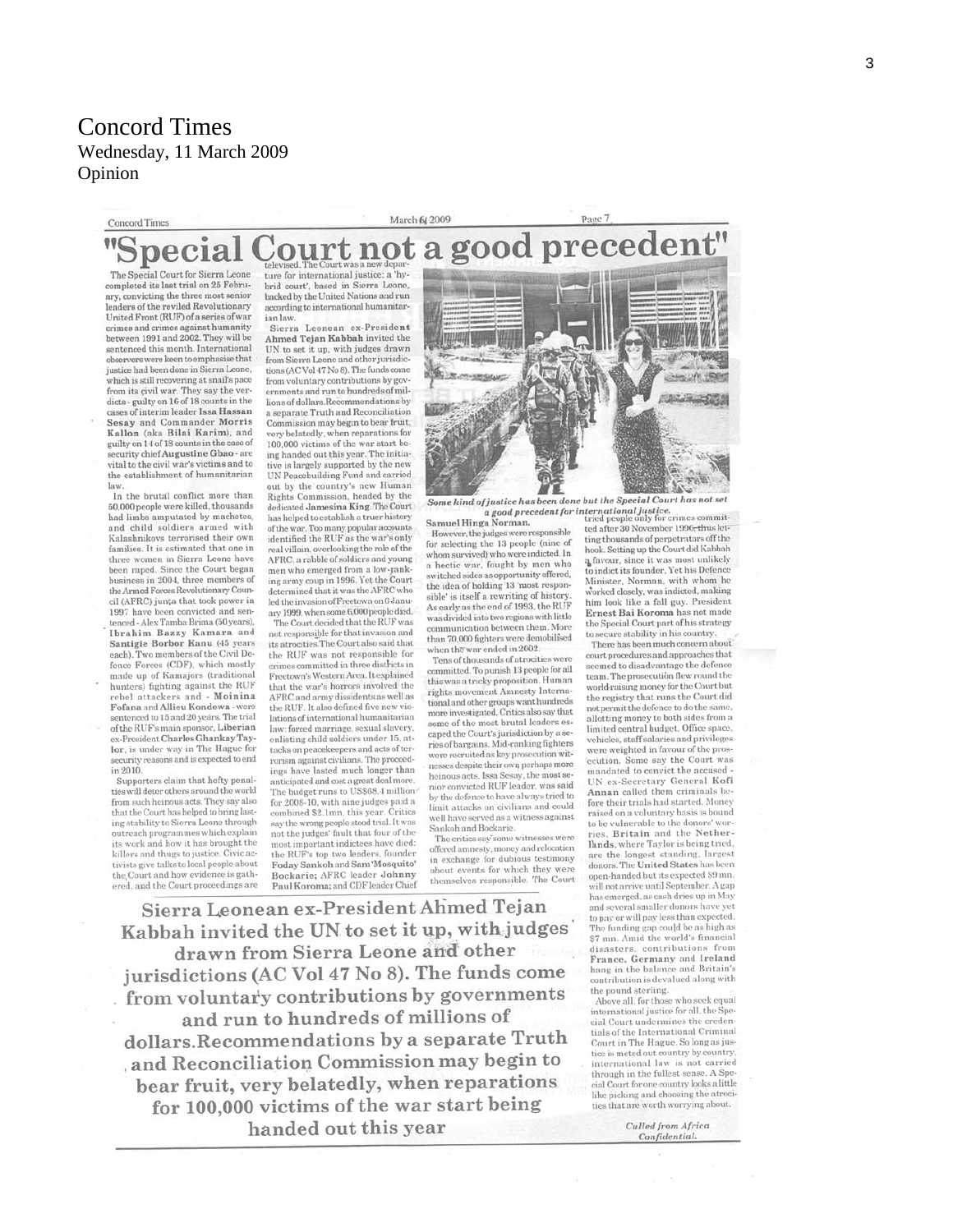# **Making a Case for Defence Counsel in Juvenile Trials**

**Ev Hawa Kamara**<br>The want of defence counsel for children who are in conflict with the law is now a growing problem with attendant effects on the administration of juvenile justice in the country. That is, the majority of juvenile offenders are not represented by legal practitioners when they are arraigned before the court for having been in breach of the law Such a practice definitely undermines the justice system especially<br>as it relates to the rights of juveniles during trials. This is so because it violates a fundamental provision - the accused's right to a legal representation - as espoused in both national and international instruments. The reason for this anomaly may be multi-faceted. Some parents' or guardians' are financially handicapped to secure the services a lawyer. In other cases, the juveniles are 'street children' who do not even have persons to guarantee them protection under the law Most importantly, it can be the state's insensitivity to upholding the rule of laws as expected of all civilized nations the world over.

The importance of having legal representation during trials cannot be overstated let alone in the trials of juveniles who are constrained by a number of factors including their mental capacities to withstand the rigors of a normal court procedure. Where there is an absence of a defence counsel, juveniles stand to be substantially disadvantaged as they are not accustomed to the setting of the court, not to talk about the language. This practice has often beclouded the administration of justice in juvenile courts which often begs the question as to whether the rights of children are protected within our justice system. This article seeks to examine the problems of juvenile justice system with particular focus on legal representation by highlighting the roles of defence lawyers in juvenile proceedings. It will also try to proffer some recommendations as a way of tackling this problem.

Part II, section 3(5) of the Children and Young Persons Act, otherwise known as Cap 44 of the Laws of Sierra Leone 1960 recognises the right of a juvenile to be represented by a legal counsel whenever such need arises. The Act provides for a juvenile to enjoy the services of advocates or other appropriate assistance in the determination of a legal matter. The use of 'advocates' in Cap 44 serves the purposes of both the 'legal or other appropriate assistance' provided for in the Convention, with the 'other appropriate Also, Section 18(1) of the Child Rights Acts 2007, assistance'. which establishes a Family Court, states that "[a] child shall have<br>a right to legal representation at a family court." This provision is in tandem with Article 40 (2) (b) (ii) of the Conventions on the Rights of the Child which accords children the right to "... have legal or other appropriate assistance in the preparation and presentation of his or her defence." On the contrary, the majority of children<br>who appear in court are not represented by legal counsel. Worst even is the fact that the Court often fails to take cognizance of this fact, but instead invoke section 14 of Cap 44 which states that "[if] the accused does not employ counsel, the court shall, at the close of the examination of each witness for the prosecution, ask the accused whether he wishes to put any questions to that witness." This pattern continues the guilt or innocent of such children. The reason is that some children in asking questions, end up implicating themselves further instead of exonerating themselves. Others because of the rigid atmosphere become dumbfounded and would tacitly admit to whatever allegations that are made against them. In a current larceny case, for instance, the juvenile offender was asked to cross-examine the prosecution witness who had earlier told the court that her niece saw the offender taking two bags out of the house and reported the matter to her. During the cross-examination, all what the offender asked was why did the witness' niece not shout when she saw him carting away the bags. At that juncture, the Magistrate cautioned him that the question was for the niece and not for the complainant. When he was asked if he had other questions for the witness, he responded to say the least. A lawyer was more likely to have asked technical questions in order to discredit the evidence of the less thereby making a strong case for the juvenile offender. Addi-

THE NEWS

### Wednesday 11th March, 2009

tionally, a lawyer may canvass for a mitigation of the disposition to a

lighter sentence where the accused may have been convicted Another area that warrants attention in the exercise of juvenile justice Amounter area used by the provision is hardly enjoyed by offender<br>is the granting of bail. This provision is hardly enjoyed by offender<br>lacking legal representation. Part II section 5 of Cap 44 makes provision for bail to be granted to offenders if he or she is not charged with homicide or any offence whose imprisonment term exceeds seven year, if he or she is to be prevented from being associated with 'undeyear, in the person 'or if the release of such person may not "defeat the ends of justice"; the court shall grant bail to "....such person on recognizance being entered into by him or by his parents or guardian, or other responsible person, with or without sureties for such amount as will in the opinion of the officer secure the attendance of such person upon hearing of the charges'. Most parents or guardians of juvenile offenders are not familiar with these legal provisions, not to talk of the offenders themselves. In most case therefore, such child offenders have been sent to the remand home pending trial by presiding magistrates who wiled an overwhelming discretionary powers in the absence of a defence counsel. Where one is present, the child offender has often been released on bail pending trial. This practice underscores the reason why is it that the majority of the children found in the remand homes are awaiting trial without legal representation.<br>Since the enactment of the Child Rights Act in 2007, there has been

lots of controversies in court with regards the determination of the age of majority of the juveniles. The said Act provides as 18 and that of criminal responsibility is 14. however, the court is sometimes of the opinion that child offenders provide false ages (under 18 years), either in order to benefit from a juvenile trial or to be exempted from trial in cases of a claim of not reaching the minimum age of criminal responsibility. In such situations where the court is in doubt as to whether or not the child has attained the age of majority, or has not past the minimum age of criminal responsibility, it is only a legal practitioner equipped with the requisite skills that can adequately argue on behalf of that child. An example to underscore this point was vividly demonstrated in court when a lawyer made a successful application for a mater involving a boy below 14 to be discharged because according to him, the boy was yet to attain the age of criminal responsibility. Without legal representation, the said boy would have been at the mercy of the court, probably tried and if found guilty, would have been sent to the Approved School to serve his sentence.

The lawyer in a court of law also serves as the juvenile's voice to the court as he/she represents the expressed interest of the offender at any stage of the proceedings. He can object to the prosecution if he thinks a leading question has been asked and maintain high degree of integrity and remain confidential. He advocates in the best interest of the juvenile, recommend to the juvenile actions consistent with his interest and also about the potential outcomes of various course of action without which the juvenile will not be able to understand certain basic things regarding the trial. The defence lawyer also has the task to be meeting the juvenile as frequently as possible and communicate with him in a manner which is very effective, considering his maturity, physical or language, background, etc. If the court does not have an interpreter, the defence counsel should move the court for the appointment of an interpreter. He also advocates to the court to appoint a guardian if it appears to him that the juvenile does not have a parent or adult to provide assistance to him.

Furthermore the defence lawyer is also expected to be acknowledging of dispositional alternatives available to the court and should inform the parents or guardians of the juvenile about those alternatives. possible recommendations to the court and of possible outcome of the hearing. Most people are unaware of a good number of these legal provisions or court proceedings. As a result, it is but fitting that juvenile offenders be provided with legal counsels.

In conclusion, therefore, it is necessary that juvenile offenders are<br>given adequate protection before the law by providing them defence counsel. It is my humble submission that the Government, through the Ministry of Social Welfare, Gender and Children's Affairs should employ the services of legal practitioners who can represent this vulnerable group of people whenever the need arises. Also, non-governmental organisations working on access of justice issues should consider venturing to provide legal assistance of particularly this special group. Finally, the government, through the justice ministry should think of increasing the number of juvenile courts around the country as this would help in the expeditious administration of justice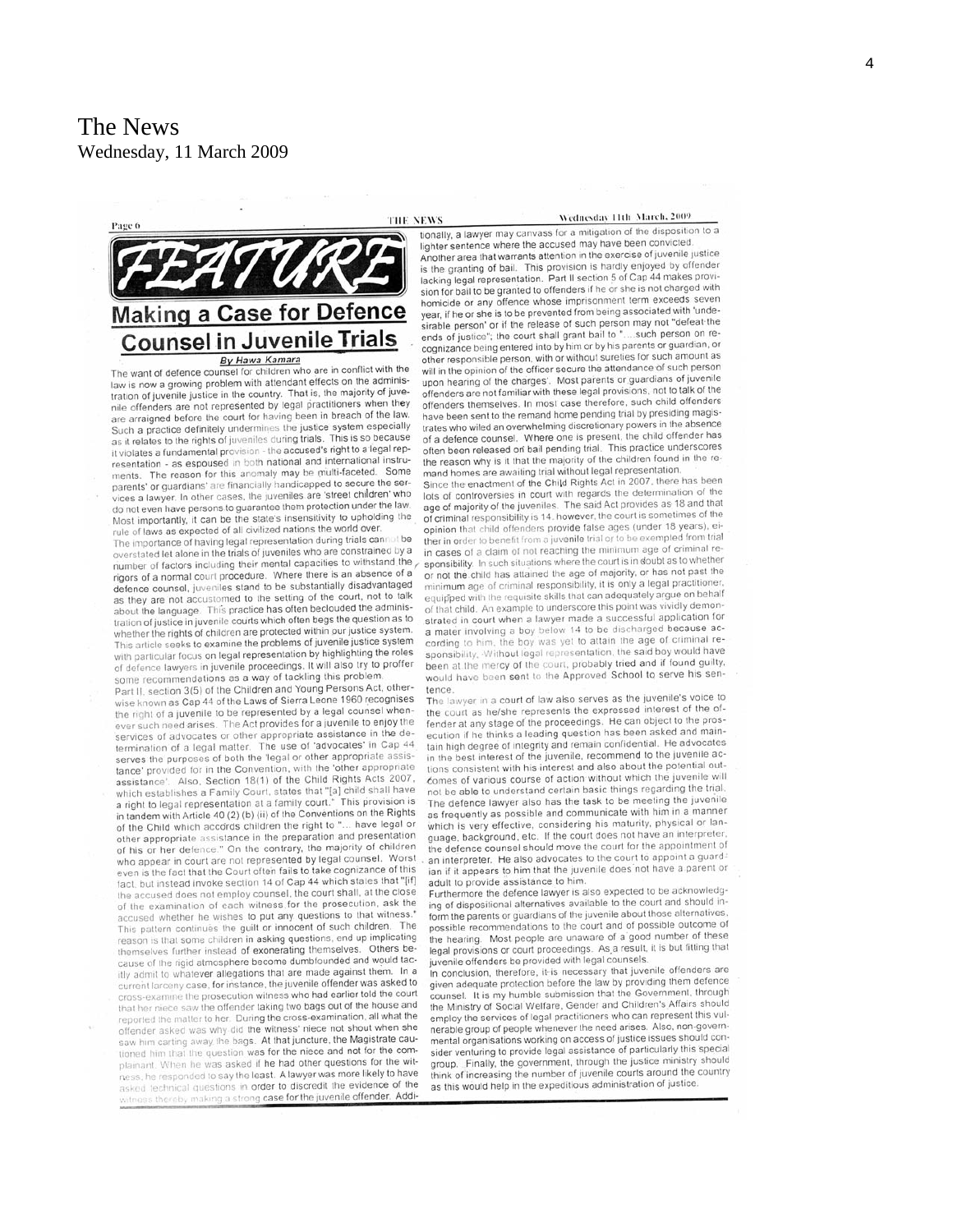# Awoko

Wednesday, 11 March 2009

# **Human Rights Commission fund phases out**

t appears as if the Human Rights Commission in Sierra Leone will scale down its activities if a proactive move is not made to identify sources of funding to compliment government's counterpart fund.

In an interactive session over the weekend, the Chairman of the Human Rights Commission of Sierra Leone Edward Sam explained that, his Commission has been striving on the United Nations Peace Building fund since its inception with counterpart funding from the government of Sierra Leone.

Even though the chairman was optimistic that more funding would be available to them based on proven results over the years, he expressed pessimism that should they fail to secure funding from their donor partners, government budget allocation to them might not be adequate to implement all their lined up action plans. ٠ţ.

On their areas of interventions, Mr. Sam explained that they investigate or inquire into any allegation of human rights violations, promote respect for human rights through public awareness and education programmes, establish a documentary center, publish guidelines, manual and other materials explaining the human rights obligations of public officials and others.

The commission also advice and support government in the preparation of reports under international human rights instruments or treaties, visit prisons and other places of detention to inspect and report on conditions, monitor and document violations of human rights in Sierra Leone and to publish an annual report.

He confirmed that they have developed a road map or strategic plan with some 8 goals which include the promotion and protection of civil and political rights and to also influence government to enhance the economic social rights of its people.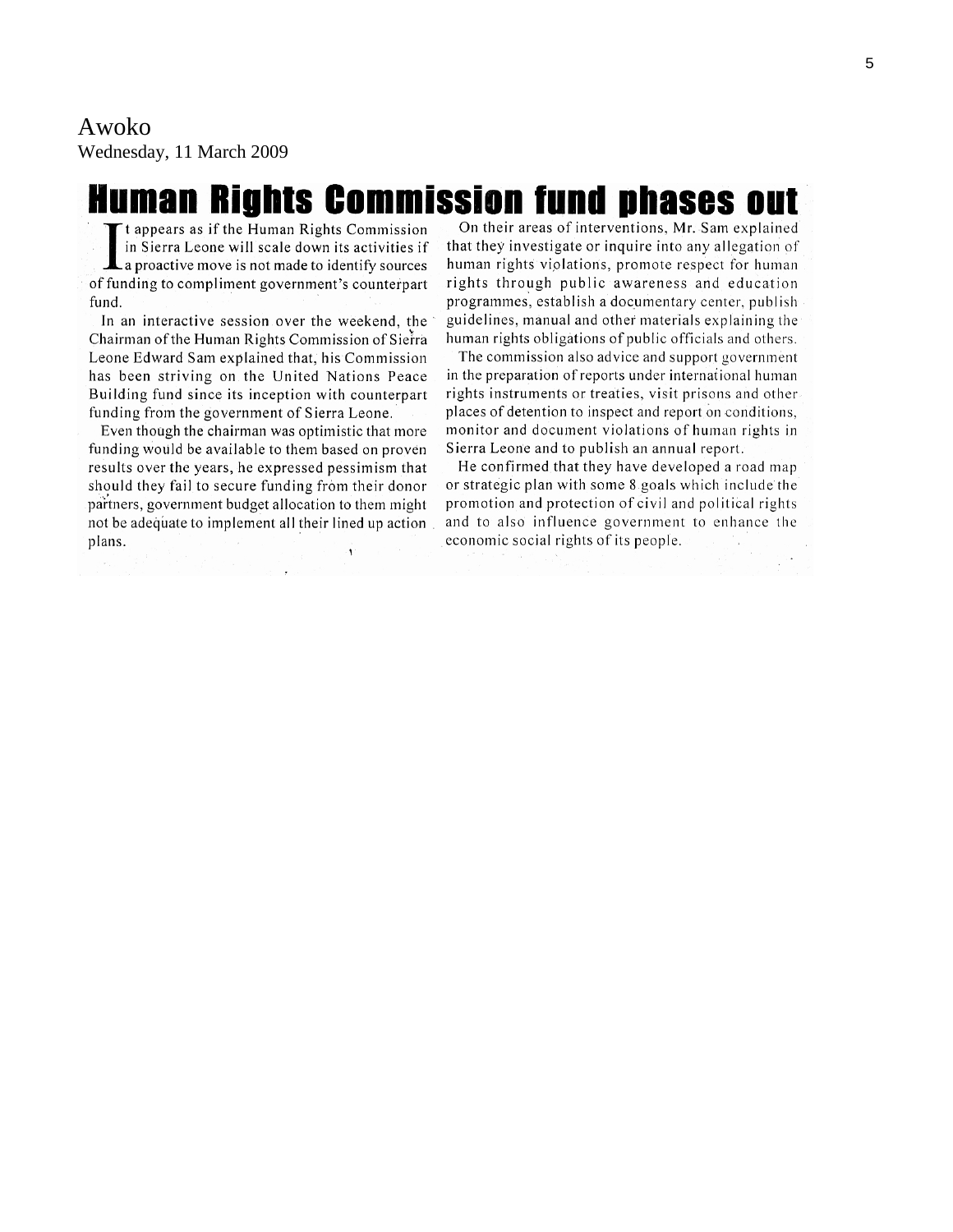# Los Angeles Times Wednesday, 11 March 2009 Opinion

### **The U.S. must reengage with the International Criminal Court**

The U.S. risks being left without any influence on major international legal issues. By David Kaye

The arrest warrant issued last week for Sudan President Omar Hassan Ahmed Bashir has thrown into stark relief a question the Obama administration and Congress need to address:

What are we going to do about the International Criminal Court?

The desire for a permanent criminal court to try individuals accused of crimes against humanity, war crimes and genocide has been around since the Nuremberg trials. Its creation, stalled during the Cold War, picked up momentum again in the 1990s, when the United States led the creation of war crimes tribunals for Yugoslavia and Rwanda. By 1995, the United States under President Clinton had assumed a leadership role in planning for an International Criminal Court.

In 1998, most of the world's nations gathered in Rome for final negotiations on an ICC treaty. The Clinton administration -- knowing that it could only get Congress to ratify such an agreement with strict protections for national security interests -- pushed hard to immunize American officials from prosecution and to give the U.N. Security Council a significant role in determining situations the ICC should pursue.

In the end, although more than 90% of the court statute was acceptable, the U.S. was unable to secure the concessions it wanted, and it voted against the ICC's founding document, the Rome Statute. Although he was disappointed in the outcome, Clinton nonetheless authorized signing the document shortly before he left office, an act that allowed the U.S. to remain engaged with the court but did not require it to join.

The incoming Bush administration saw things differently. Soon after taking office, the new president ordered the Rome Statute "unsigned," and his administration embarked on an effort to undermine the ICC, encouraging other nations to promise not to hand over Americans to its jurisdiction under any circumstance.

Led by Jesse Helms, the late Republican senator from North Carolina, Congress imposed sanctions against governments that joined the court, even cutting off military assistance to some. Congress prohibited U.S. cooperation with the court and authorized the president to use any necessary means to rescue Americans who might be held by the court. Europeans, sensing the hostility, dubbed the law "The Hague Invasion Act."

The ICC started operation during the summer of 2002, after the 60th government joined. Today, 108 countries are members, including most of Western Europe, Latin America and Africa, as well as Canada, Mexico, Australia and Japan. But the U.S. hostility was slow to thaw. It wasn't until 2005, after Colin Powell defined the Darfur atrocities as genocide, that the first signs of a more pragmatic approach emerged. The United States went along with the U.N. Security Council's referral of Darfur to the ICC for investigation and possible prosecution. Under Condoleezza Rice, the United States quietly adopted a posture of wary realism, rhetorically supporting the Darfur investigation without engaging the ICC in a serious or official way.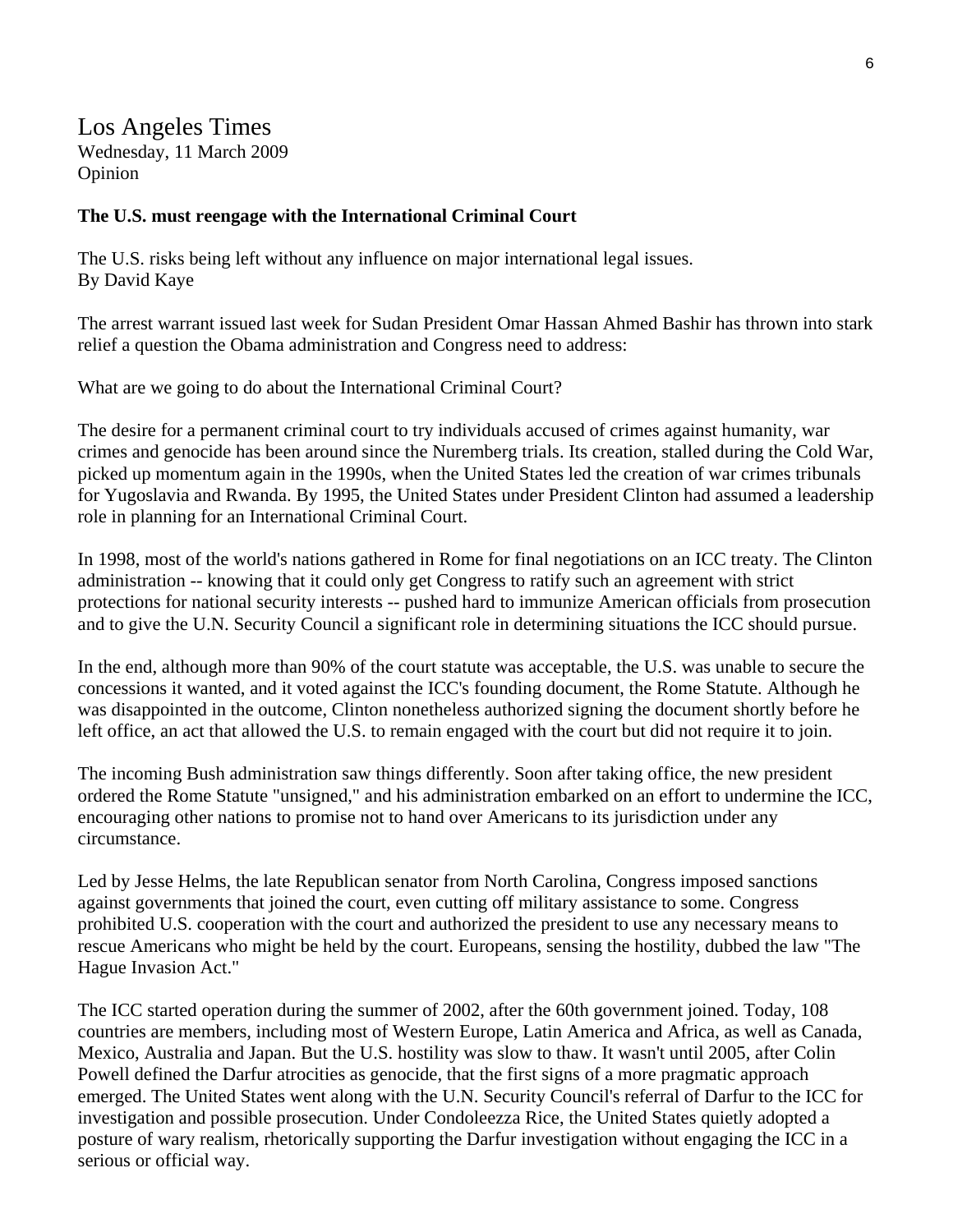The time has now come for the U.S. to become more engaged.

Consider the warrant for Bashir. The warrant may well have been the right move. But it could cause damage to the peace process in Sudan and retaliation against millions of displaced persons and refugees in Darfur, where the U.S. has deep moral and political stakes. The ICC undoubtedly would have benefited from U.S. input last year, when the prosecutor was considering the warrant, and from the kind of information and analysis the United States routinely has provided to other international tribunals.

Closer engagement also would allow the U.S. to help shape policy and legal developments in ways that meet its concerns. Today, we have little ability to influence the court's thinking. As a consequence, many basic principles of international law are being developed without U.S. input.

Not all the action is in the courtroom either. Parties to the ICC are considering whether and how to amend the Rome Statute to include the crime of aggression -- the unlawful use of military force. Our ability to shape the court's approach to this crime is limited unless we take prompt steps to play an active role.

Bringing Congress along on the idea of increased engagement could prove difficult, and joining probably remains unlikely. Despite polls showing public support for international justice, the court is still seen as a political liability in this country. Both Democrats and Republicans in Congress have expressed concern about the court's potential ability to interfere with American sovereignty on military and political issues.

Still, engagement with the court is possible, even without joining. The Obama administration's first job, working with Congress, is to reverse the hostility of the last eight years. Among other things, we should sign back on to the Rome Statute -- a step that merely indicates that the U.S. affirms the ICC's objectives. We should then initiate a process to provide the court with information to advance its investigations. Finally, we should consider measures domestically and at the Security Council to squeeze those who harbor alleged perpetrators of war crimes, crimes against humanity and genocide.

Getting back in the game will advance American interests while contributing to international justice. In addition to Darfur, the ICC is pursuing cases referred to it by Uganda, the Democratic Republic of Congo and the Central African Republic, places where U.S. engagement can make a difference. American support for other tribunals in the Balkans, Sierra Leone, Lebanon, Cambodia and elsewhere has likewise proved essential.

Rebooting ICC policy serves U.S. interests. It also is an important step toward resetting America's place in the world. It's time to reengage.

*David Kaye, a State Department lawyer in the Clinton and Bush administrations, directs the UCLA Law School's Human Rights Program and its Sanela Diana Jenkins International Justice Clinic.*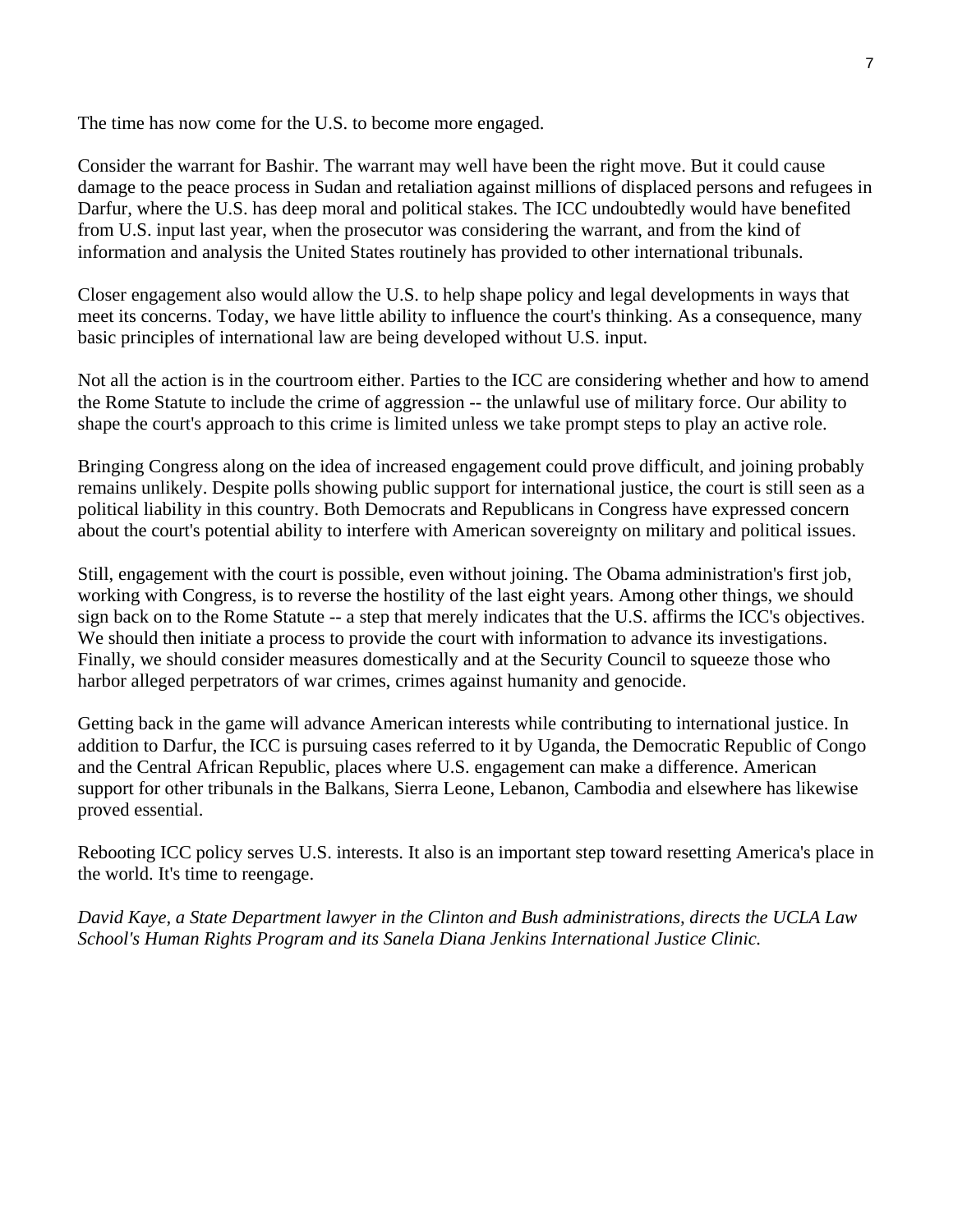The New Vision (Uganda) Tuesday, 10 March 2009

### **Omar Bashir's indictment is a writing on the wall**

### Opiyo Oloya

IN the parlance of tough street gangs, Omar Hassan Ahmad Al Bashir, president of Sudan, is going down. Once you strip him of all vestiges and trappings of office, it becomes simply, "Omar is going down."

By issuing an arrest warrant for the Sudanese leader last week, the International Criminal Court (ICC) made good on its indictment of July 14, 2008.

According to the world court, Al Bashir is "suspected of being criminally responsible, as an indirect (co- )perpetrator, for intentionally directing attacks against an important part of the civilian population of Darfur, Sudan, murdering, exterminating, raping, torturing and forcibly transferring large numbers of civilians, and pillaging their property".

Again, in street lingo, Al Bashir is one bad dude. But, this being the first warrant of arrest ever issued for a sitting head of state by the ICC, the genii is finally out of the bottle. From here on end, there will be no respite for bad leaders who use their powers to wantonly victimise their citizens. No rationalisation—I was just trying to put down a nasty insurgency—is going to cut it at all.

Indeed, as records will show, leaders indicted for war crimes tend to fall at some point. In May 1999, Yugoslav President Slobodan Milosevic became the first head of state to be indicted by the International Criminal Tribunal in The Hague. He was formally transferred to The Hague in June 2001, and nine months later, he sat in front of a judge to face justice. Even as Milosevic was in the dock, another dictator, former Liberian president Charles Taylor was indicted on June 4, 2003 by the UN-backed Special Court for Sierra Leone for "crimes against humanity" and "serious violations of international human rights laws".

By issuing the arrest warrant for Bashir, the ICC is flexing its muscles and telegraphing its jurisdiction over the conduct of sitting heads of state. In effect, the ICC is saying, "We are willing to take on anyone, head of state or not, who is suspected of perpetrating crimes against humanity."

Naturally, critics of the ICC, especially in Africa and the Muslim world have condemned the Bashir arrest warrant as a charade aimed only at poor Third World countries while ignoring the human slaughter by superpowers like America in Iraq and Russia in Chechnya.

Some have also pointed to the hypocritical treatment of Israeli leaders in the face of the killings in Gaza. Though he has been in a coma since January 2006, many feel that former Israeli Prime Minister Ariel Sharon should be put on trial in absentia for the massacres of as many as 3,500 women and children in the Lebanese camps of Shatila and Habra between September 16 and 18, 1982.

An Israeli court headed by Judge Yitzhak Kahan found Sharon, who was Israeli Defence minister at the time of the massacre, responsible for what transpired in the two nights for allowing Christian Phalanges militias into the Palestinian camps.

Still others suggest that former US president George Bush also must be brought to trial for trumping up the case against a non-existent weapon of mass destruction (WMD) as a pretext for invading Iraq. Sudan's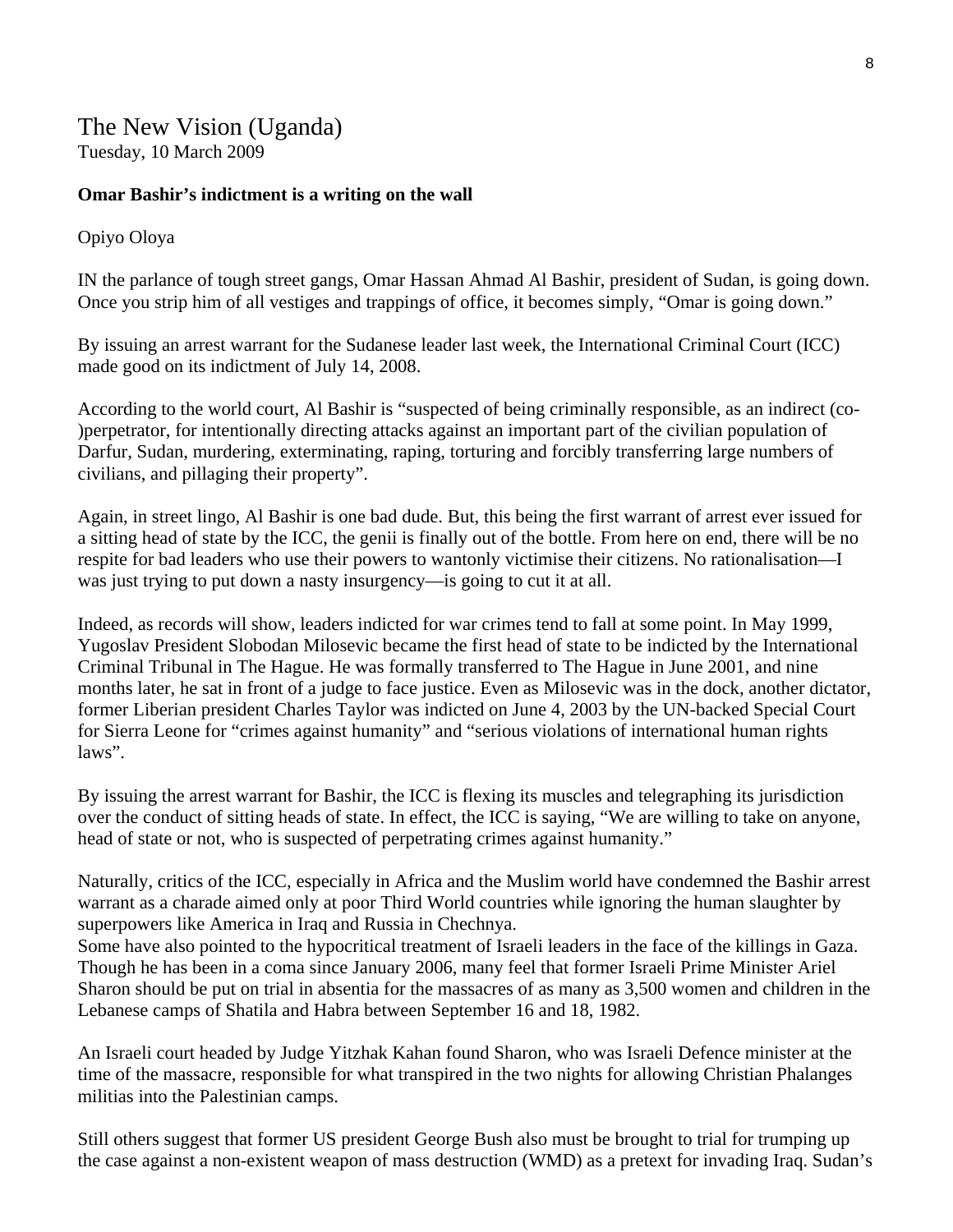state minister of information and communications summed it all up when he referred to the ICC as a "whiteman's tribunal" and the arrest warrant "an insult".

But make no mistake about the impact of the issuance of the arrest warrant for Bashir. At the very minimum it tells the world that Bashir is a tainted man, one in whose company any self-respecting leader must never be caught dead.

He is a wanted alleged criminal with blood on his hand. He cannot be seen, heard or even accepted among leaders of free nations. Indeed, with time, the chorus of support for the Sudanese leader heard in many African capitals last week will quietly die away, replaced by polite avoidance.

Yes, Bashir can go to Al-Fashir, the capital of North Darfur, brandishing a sword as he did on Sunday, invoking African liberation against neo-colonialism and such. But what he will no longer enjoy is the camaraderie of the other African heads of state.

They may still pay him lip service, even encourage him to fight to clear his name, but self-preservation will dictate prudence for many leaders.

In time, Bashir will become the sick man of Africa, neither condemned by his peers nor welcome into their august circle, always avoided like the man with the don't-touch-me disease. On the larger African front, the arrest warrant in the name of Bashir will make many heads of government scrutinise their own human rights records and policies.

The question each leader must ask is: "Is there anything in my past or present that could become the focus of ICC investigation and possible future indictment?"

While the ICC will not send a police posse to arrest indicted war criminals, it does have plenty of patience to wait the suspects out. In the case of Milosevic and Taylor, changes of political fortunes ensured that the long arm of international justice finally caught up with them.

That could be the case with Bashir. More importantly, the issuance of the arrest warrant has effectively pre-emptied any effective lobbying that the African Union and Arab League may wish to carry out on behalf of Bashir.

The new premise is that the leader of Sudan must plead his innocence in front of a world court.

The unsaid part of this proposition is that Bashir cannot walk about as a free man without looking over his shoulders. He is a marked man. And he is going down, going down. Opiyo.oloya@sympatico.ca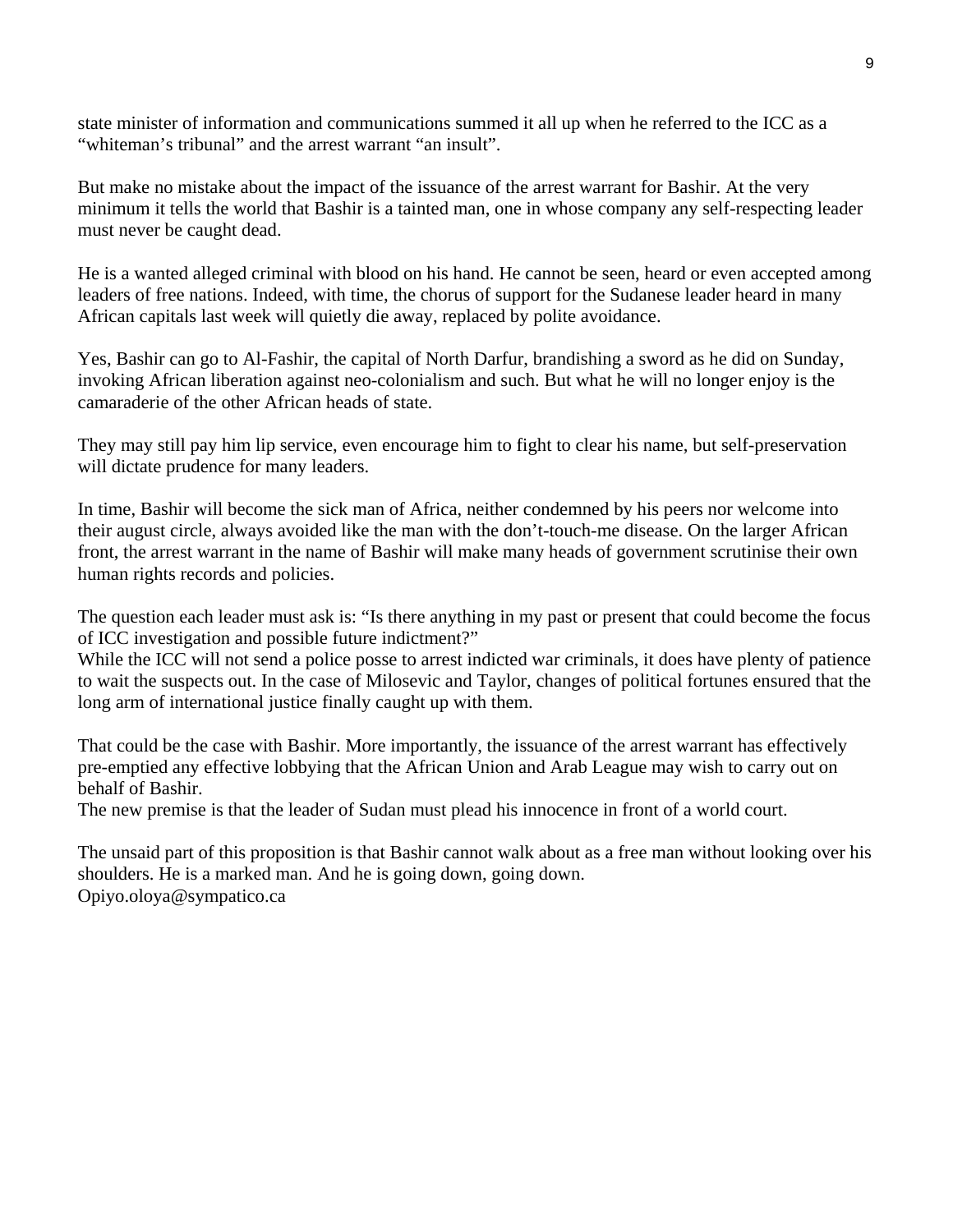## Eureka Street.com Wednesday, 11 March 2009 http://www.eurekastreet.com.au/article.aspx?aeid=12285

# **CC's dubious Darfur justice**

Kimberley Layton March 11, 2009

The background noise over Darfur appears to have finally reached its crescendo with the International Criminal Court issuing an arrest warrant for Sudanese President Omar al-Bashir.

Bashir has been waltzing around Sudan with impunity since 1989, promising the international community that the country 'will act as a responsible government' while overseeing the deaths of at least 300,000 people (Khartoum claims that the number is 10,000), and the displacement of approximately 2.7 million.

His actions have won him the dubious honour of becoming the first ever serving head of state indicted by the ICC. Though the panel of three judges claimed there was insufficient evidence to charge Bashir with genocide, he stands accused of two counts of war crimes and five of crimes against humanity in Darfur.



In retaliation to this affront, Bashir has expelled ten foreign aid agencies who, according to him, have undertaken 'activities that act in contradiction to all regulation and laws'.

Organisations including Oxfam, Save the Children, Care and Médecins Sans Frontières, in conjunction with the UN, currently run the world's largest humanitarian operation in Darfur providing humanitarian assistance to more than 1.5 million people. Their expulsion from the region leaves those people with nowhere to turn.

Established in 2002, the ICC has hauled before its tribunal such shady superstars as former Serb President Slobodan Milosevic (who escaped sentencing by dying mid-trial) and Bosnian Serb leader Radovan Karadzic, who remains in custody there.

Charles Taylor, the former Liberian President, has been extradited to face trial in front of a Special Court created by the UN for the violence in Sierra Leone. Jean Kambanda, the former Rwandan prime minister, was convicted of genocide by the International Criminal Tribunal in another landmark case.

Recently, 'Duch', a top Khmer Rouge leader, was tried in front of a Cambodian UN-established court. A similar set-up may soon find itself faced with the prosecution of top echelon Syrian officials over the assassination of the former Lebanese Prime Minister Rafik Hariri.

Not since Nuremburg or the Tokyo trials held at the conclusion of the Second World War have courts been given jurisdiction over individual citizens as opposed to just over states. Since the end of the Cold